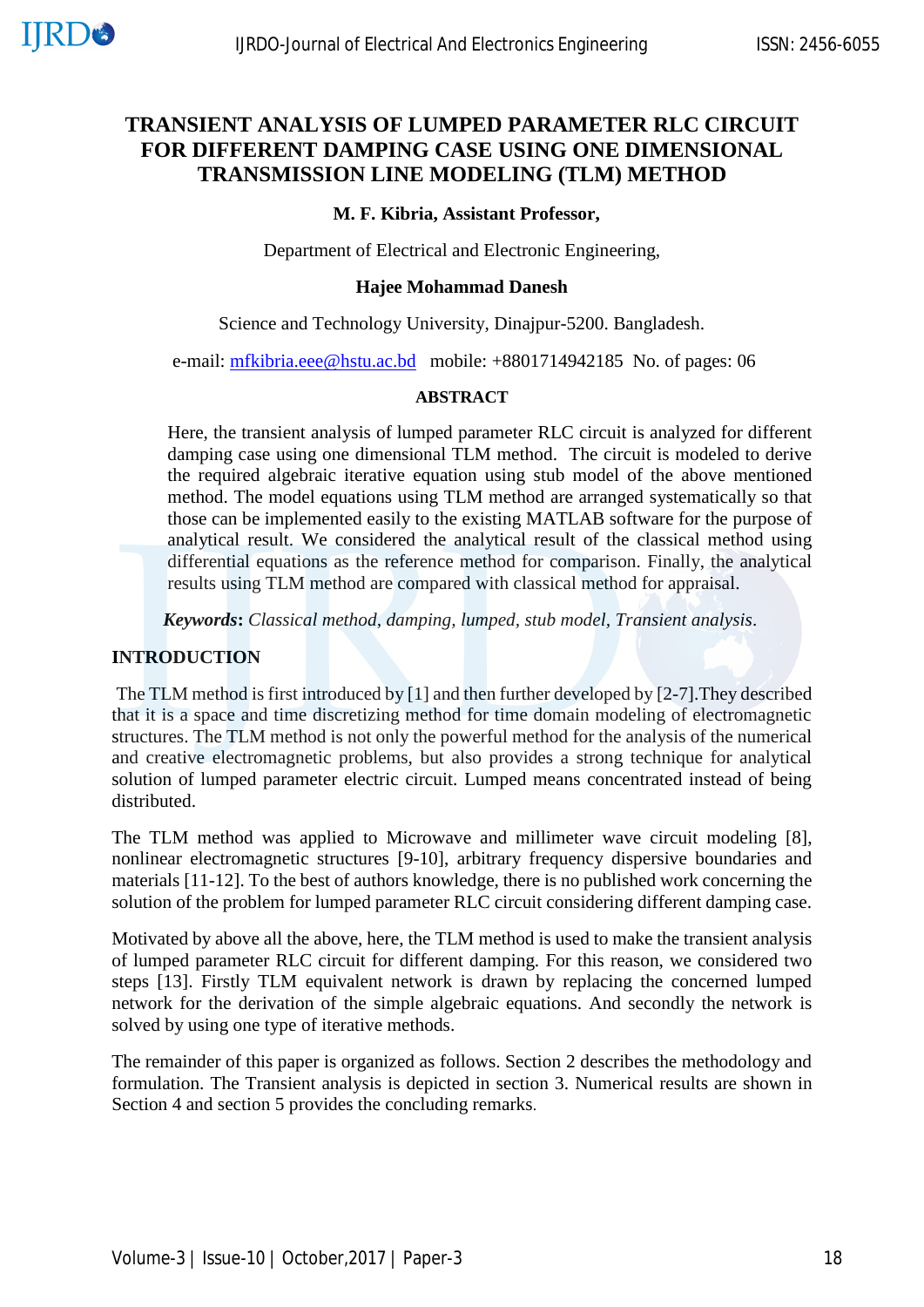# **2. METHODOLOGY AND FORMULATION**

For 'Stub' model of capacitor let us consider the following Fig.1 at time step k from [6]:



Fig. 1. (a) A capacitor, (b) its Stub model, (c) Thevnin's equivalent of the stub model .

 The stub model shown above has per unit length error inductance and pure capacitance of  $L_d$  and  $C_d$  respectively .The length of the line is  $\Delta l$  and round- trip time is  $\Delta t$ . From the Fig. 1.(b) => C<sub>d</sub> $\Delta l = C$ 

Velocity of propagation, 
$$
u = \frac{\Delta l}{\Delta t/2} = \frac{1}{\sqrt{L_d C_d}}
$$
  
\n $\Rightarrow L_d = \frac{(\Delta t)^2}{4c\Delta l}$   
\nSo the characteristics impedance,  
\n $Z_c = \sqrt{\frac{L_d}{C_d}} = \frac{\Delta t}{2c}$  (1)  
\nFrom Fig. 1. (c)  $\Rightarrow$  we can write for k+1 step,  
\n $k+1 \text{ Vc}^i = k \text{ Vc}^r$  (3)  
\nIt is a reasonable choice because reflection coefficient of load for open circuit  
\ntermination is 1.

 For 'Stub' model of inductor let us consider the following Fig.2 at time step k from [6]:



Fig. 2. (a) An inductor (b) its stub model (c) Thevnin's equivalent of the stub model.

Similarly the characteristics impedance,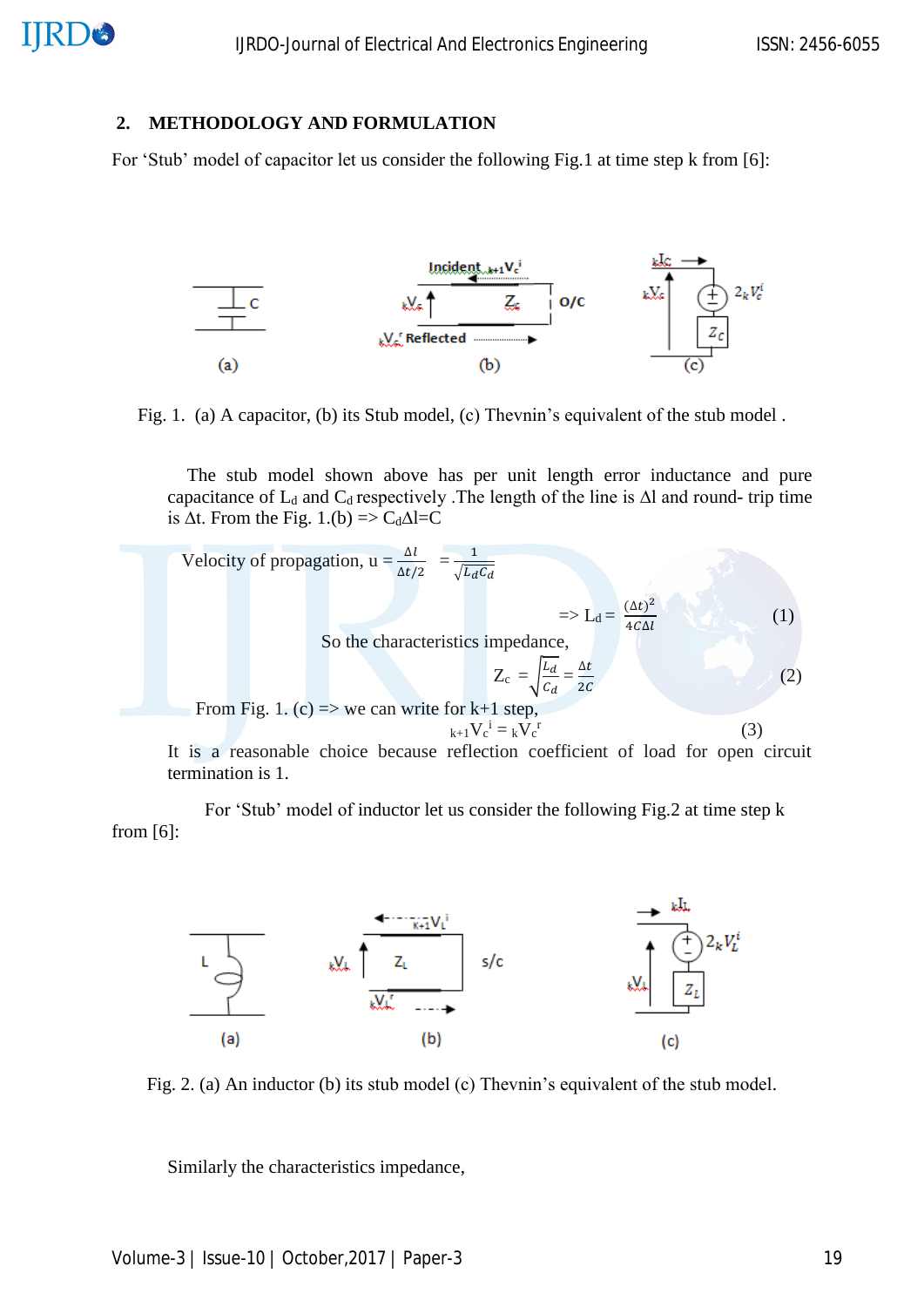$$
Z_{L} = \sqrt{\frac{L_{d}}{C_{d}}} = \frac{2L}{\Delta t}
$$
(4)

 $(6)$ 

From Fig. 2. (c)  $\Rightarrow$  we can write for k+1 step,

$$
k+1}{V_L}^i = -kV_L^r
$$
 (5)

It is reasonable choice because reflection coefficient of load for short circuit termination  $i$ s -1.

Both the figures (Fig. 1  $\&$  Fig. 2.) above are shown for time step k. The required number of time step for simulating or solving the circuit is determined from the knowledge of total observing time. If the total observing time is t and the round- trip time is ∆t ,then the total number of time step(let n) will be such that it satisfies the condition (n-1)∆t=t if the initial time is zero .

# **3. TRANSIENT ANALYSIS WITH DAMPING**

The Transient analysis can be defined as the analysis of circuit behavior for a period of time immediately after independent source have been turned on or turned off. Damping factor is the amount by which the oscillations of a circuit gradually decrease over time.

> $\boldsymbol{R}$ 2

Let us define, the damping ratio,

When 
$$
\zeta > 1
$$
 is called overdamping which causes no oscillations. The special case  $\zeta = 1$  is called critical damping and it is the minimum damping that can be applied without causing oscillations. And, for  $\zeta < 1$ , represents underdamped condition which contains oscillations.

A series RLC circuit is shown in Fig. 3(a) and the equivalent TLM model is shown in Fig. 3(b). we found the current, I(t) for the following circuit for different cases (over damped, critically damped and under damped case).



Fig. 3. (a) A series R-L-C Circuit (b) its TLM equivalent using stub model.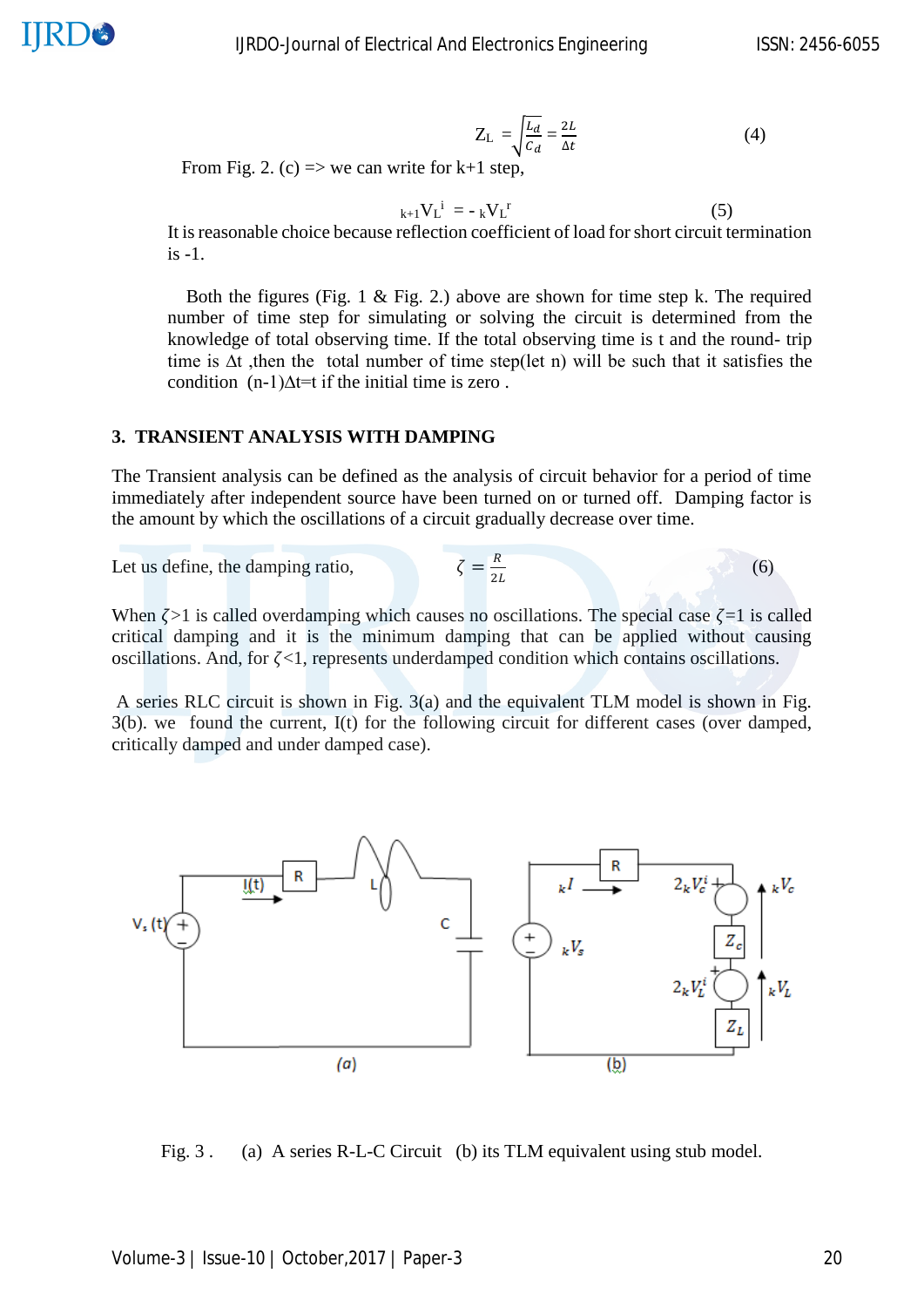# **Solution**: From **Fig. 3 (b),**

| $k = \frac{kV_s - 2kV_c^i - 2kV_L^i}{R + Z_c + Z_L}$<br>The current at time step k, | (7)  |
|-------------------------------------------------------------------------------------|------|
| Voltage across the capacitor, $_kV_c = 2_k V_c^i + _k IZ_c$                         | (8)  |
| Again voltage across the inductor, $_kV_L = 2_kV_L^i + {}_kIZ_L$                    | (9)  |
| Now, $kV_c^r = kV_c - kV_c^i$                                                       | (10) |
| Similarly, $_k V_L^r = {}_k V_L - {}_k V_L^i$ ;                                     | (11) |
| At time step (k+1), $_{k+1}V_c^i = _kV_c^r$                                         | (12) |
| And $k+1$ $V_L^i = -k V_L^r$                                                        | (13) |

$$
d \qquad \qquad k+1 \, V^i_L = -\,{}_k V^r_L \tag{13}
$$

# **4. NUMERICAL RESULTS**

**IJRD®** 

 For the **circuit of Fig. 3,** we take, time step, k=201; so total time t=(201-1)\*0.1=20 s, Over damped case (R=3  $\Omega$ , L=1 H, C=1 F), Critically damped case (R=2  $\Omega$ , L=1 H, C=1 F), Under damped case (R=1  $\Omega$ , L=1 H, C=1 F) and V<sub>s</sub>(t) =10V. For different values of round trip time *∆t* **,** the analytical results are shown below:



Fig. 4. Analytical results of Fig. 3 using the both classical and TLM method for round trip time,  $\Delta t = 0.05$  s.



Volume-3 | Issue-10 | October,2017 | Paper-3 21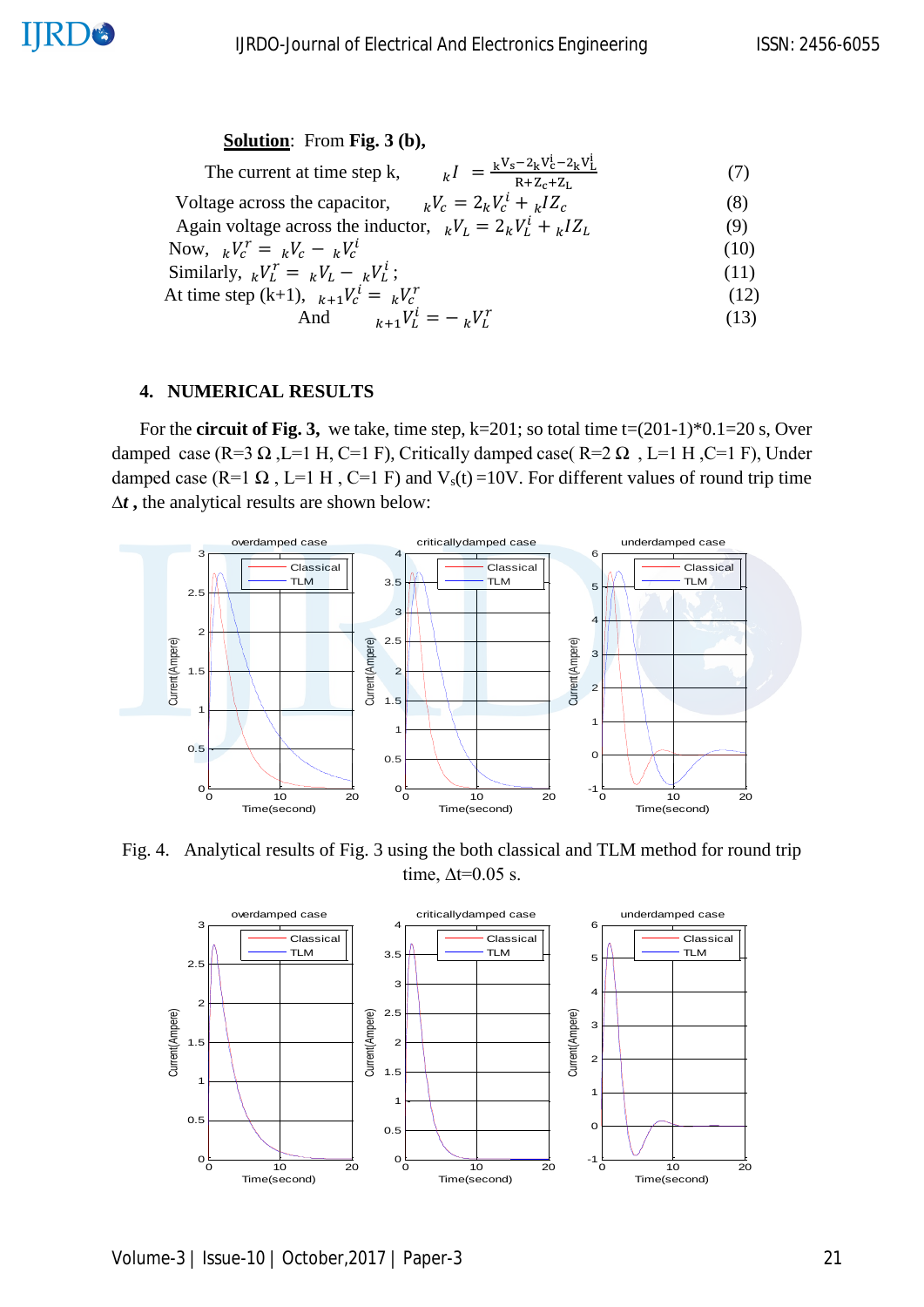Fig. 5. Analytical results of Fig. 3 using the both classical and TLM method for round trip time,  $\Delta t = 0.1$  s.



Fig. 6. Analytical results of Fig. 3 using the both classical and TLM method for round trip time,  $\Delta t = 0.2$  s.

# **5. CONCLUSION**

 The validity of TLM method was examined by comparing the analytical results of these lumped element circuits with classical analysis .The analytical results using the both classical and TLM methods were identical in shape. When the round trip time is increased, the analytical result using TLM method decreases significantly. We got an overlapping shape when assumed the value of the round trip time of 0.1 second. Really, TLM is a very simple, easily understanding method. In this method, there is no need to supply the initial value of the desired quantities. Only all the initial incident voltages should be assumed to be zero. Finally, we conclude that TLM method is the powerful tools for solving not only for the distributed parameter electric circuits but also for the lumped parameter electric circuits. The impact of the round trip time for TLM method on the analytical results for other types of lumped parameter electric circuits can be studied in the future.

#### **REFEREENCES**

[1] P.B. Johns, R. Beurle, Numerical solution of 2-dimensional scattering problems using a transmission-line matrix*. Proc. IEEE* vol. 118 no.9, 1971,pp.1203–1208 .

[2] W.J.R. Hoefer, A history of time domain electromagnetics—a voyage back in time, *2012 Asia-Pacific Symposium on Electromagnetic Compatibility (APEMC),* 2012, pp. 137–140 .